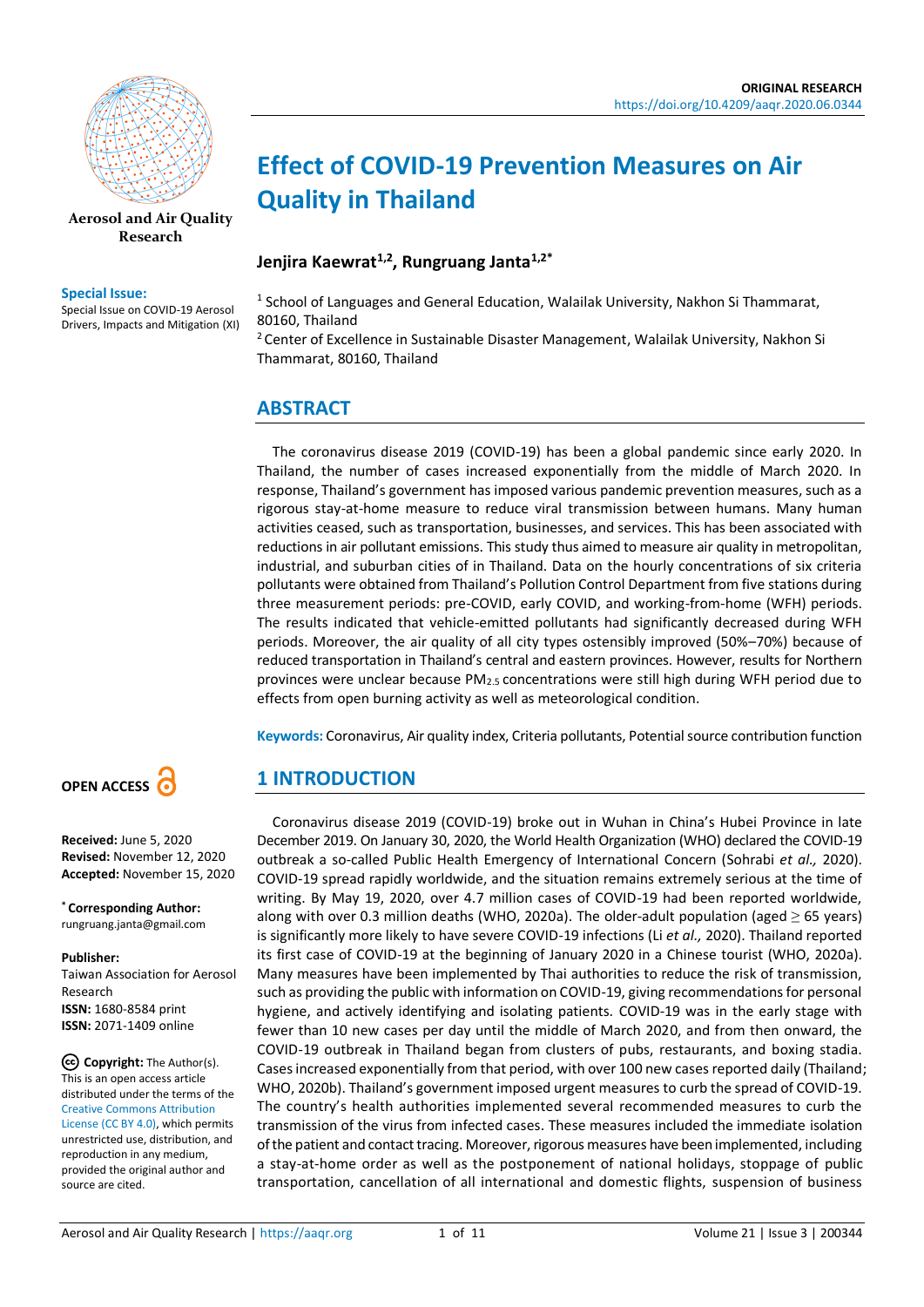operations, and control of movement between provinces. Economic and social activities have been greatly disrupted since the spread of COVID-19 in Thailand, and traffic density and industrial emissions have been greatly reduced because of the shutdowns. Such evidence has provided an opportunity to reduce air pollution related to human activity. Satellite data suggest that air pollution has decreased in many countries because of the COVID-19 outbreak (NASA, 2020), as has been the case in other countries around the globe, including China, Brazil, and Malaysia (Abdullah *et al.*, 2020; Dantas *et al.*, 2020; Xu *et al.*, 2020). Studies investigating such reduced pollution have been mainly conducted in metropolitan cities. However, reduced air pollution has been evident in suburban cities, which are predominant in Southeast Asia (SEA).

Air pollution in SEA stems mainly from transportation, industry, open burning, and transboundary haze in rural and border areas. Particulate matter (PM), carbon monoxide (CO), nitrogen dioxide (NO2), volatile organic compounds (VOCs), and polycyclic aromatic hydrocarbons (PAHs) are well-known traffic-related pollutants in cities. The composition of air pollutants in industrial areas is complicated. The composition of air pollutants including VOCs, PM,  $SO_2, NO_2$ , and heavy metals-depend on industry type; by contrast, open burning is greatly associated with PM concentration in the area (Han and Naeher, 2006; Khamkaew *et al.*, 2016; Saeaw and Thepanondh, 2015). Therefore, how COVID-19-prevention measures influence the quantity and quality of air pollution potentially depend on the type of area in question. Thus, this study aimed to compare variations in air pollutants and the Air Quality Index (AQI) in metropolitan, industrial, and suburban cities in Thailand during the COVID-19 outbreak. The results elucidate COVID-19's effects on air pollution in SEA.

## **2 METHOD**

#### **2.1 Description of Study Sites**

Five provinces in Thailand were studied (Fig. 1), which were classified into three groups (metropolitan cities, industrial city and suburban cities) based on the size of their economy.

## 2.1.1 Metropolitan cities

*Bangkok* (BKK) is Thailand's capital city, located in the center of the country (13°45'N, 100°29'E). BKK has a tropical savanna climate with annual temperatures in the range of 10–40°C and rainfall of 1,600 mm. BKK has a total area of 1,568.7 km<sup>2</sup> and a population of 6 million, with a density of approximately 4,000 per  $km^2$ . This area is the center of Thailand's economy and the



**Fig. 1.** The air pollution monitoring stations in each city: Chiang Mai (CM); Lampang (LP); Ratchaburi (RB); Bangkok (BKK) and Rayong (RY).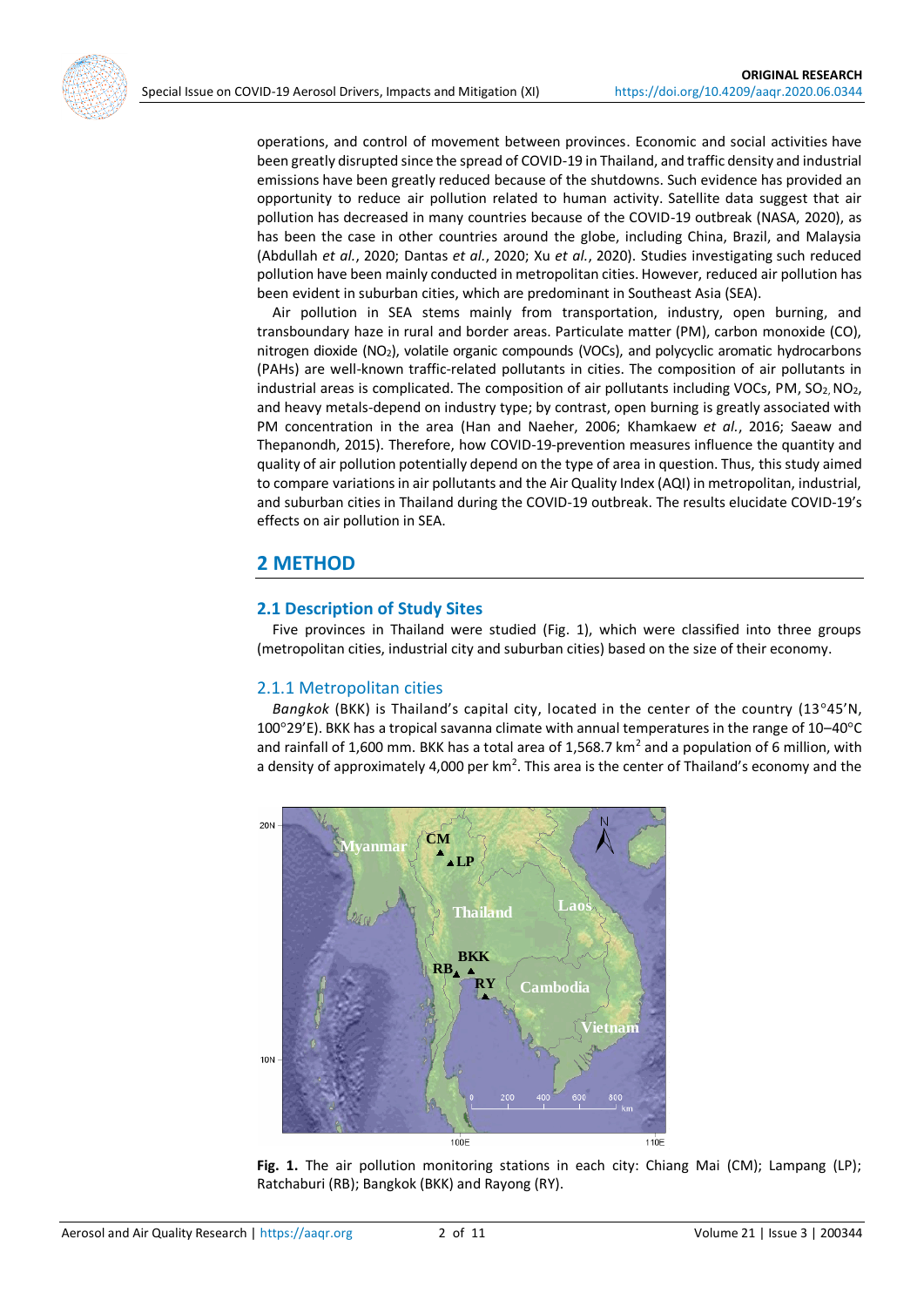hub of government and business. Ten million vehicles are registered in BKK (Department of Land Transport, 2020). A high population density coupled with an inadequate road and public transport network have led to heavy traffic congestion in BKK. Air quality data of BKK was obtained from air quality monitoring (AQM) stations installed in community areas 200 meters from main roads. Transportation is a major source of air pollution in this area.

*Chiang Mai Province* (CM) is the largest province in northern Thailand. The city of Chiang Mai (18°47'N, 98°59'E) is located on a flat plain among mountains. CM has an area of 20,107 km<sup>2</sup> and a population of 2 million with a density 100 people per km<sup>2</sup> (3,200 per km in Chiang Mai Municipality). The climate of CM is influenced by the South Asian monsoon system. Annual temperatures range between 4 and 42°C, and the annual rainfall is 1,100 mm. CM is a popular tourist destination, attracting over 10 million visitors every year. The Department of Land Transport reported the number of registered vehicles in CM at over 1.5 million in 2020. This province is rapidly expanding and becoming urbanized, with traffic congestion beginning to seriously affect air quality. The AQM station is installed at Chiang Mai City Hall, surrounded by community areas, agricultural areas and forest. Transportation and open burning are the main air pollution sources in CM, with extra impact of open burning from neighboring countries during the dry season.

#### 2.1.2 Industrial city

*Rayong Province* (RY) is located on the east coast of the Gulf of Thailand (12°40'N, 101°16'E). RY has an area of 3,552 km<sup>2</sup>, with a population of 0.7 million people at a density of 200 per km<sup>2</sup>. RY has a tropical climate, with annual rainfall of 1,370 mm. Annual temperatures range between 20 and 33°C. Both industrial and tourism sectors are crucial for the population's income. An AQM station is installed at Rayong Provincial Agriculture Offices, surrounded by a community area and 15 km from the Map Ta Phut Industrial Estate to the west. RY has 0.8 million registered vehicles (Department of Land Transport, 2020). Air quality in this area is affected by both community and industrial emissions.

#### 2.1.3 Suburban cities

*Lampang Province* (LP) is located in northern Thailand (18°18'N, 99°30'E) with an area of 12,534 km<sup>2</sup> and a population of 0.7 million at a density of 59 people per km<sup>2</sup> (2,600 per km<sup>2</sup> in the city). LP has a large coal-fired power plant (Mae Moh Power Plant), which can produce 2,400 MW of electricity per year (20% of Thailand's total capacity). The climate of LP is similar to that of CM. Annual temperatures range from 4 to 44°C, with annual rainfall of 1,000 mm. The number of registered vehicles in LP in 2020 was only 0.5 million. The AQM station is installed near the domestic airport in the city center, 30 km from the power plant to the northeast. This city also has an air quality problem during the dry season caused by open burning.

*Ratchaburi Province* (RB) is located in the west of Thailand (13°32'N, 99°49'E) and is surrounded by mountains. RB has an area of 5,196 km<sup>2</sup> and a population of 0.9 million at a density of 168 people per km<sup>2</sup>. Annual rainfall and average temperature are 1,100 mm and 27 $\degree$ C, respectively. Local industry and livestock are essential to the economy of RB. Air quality data were obtained from the AQM station installed in the city of Ratchaburi. RB has only 0.5 million registered vehicles but traffic volume is very high along the roadway connecting BKK with the south of Thailand. Many activities including open burning, local industry (manual factories), transportation and construction are sources of pollution. In RB, PM2.5 exceeding the 24-h Thailand standard of 50  $\mu$ g m<sup>-3</sup> is usually observed during the dry season.

## **2.2 Air Pollutant Concentrations**

The Thai government measures real-time hourly concentrations of six criteria pollutants, including particulate matter (PM<sub>2.5</sub> and PM<sub>10</sub>), sulfur dioxide (SO<sub>2</sub>), nitrogen dioxide (NO<sub>2</sub>), carbon monoxide (CO), and ozone (O3) at various AQM stations. Air quality data was obtained on such measurements, for the period of November 2019 to May 2020, from the website of Thailand's Pollution Control Department (PCD; [http://air4thai.pcd.go.th/webV2/history\)](http://air4thai.pcd.go.th/webV2/history). The study period was divided into three periods according to the government's responses to COVID-19. These periods were the (1) pre-COVID period (November–December 2019, when Thailand had no instances of COVID-19); (2) early COVID period (January–February 2020, when the government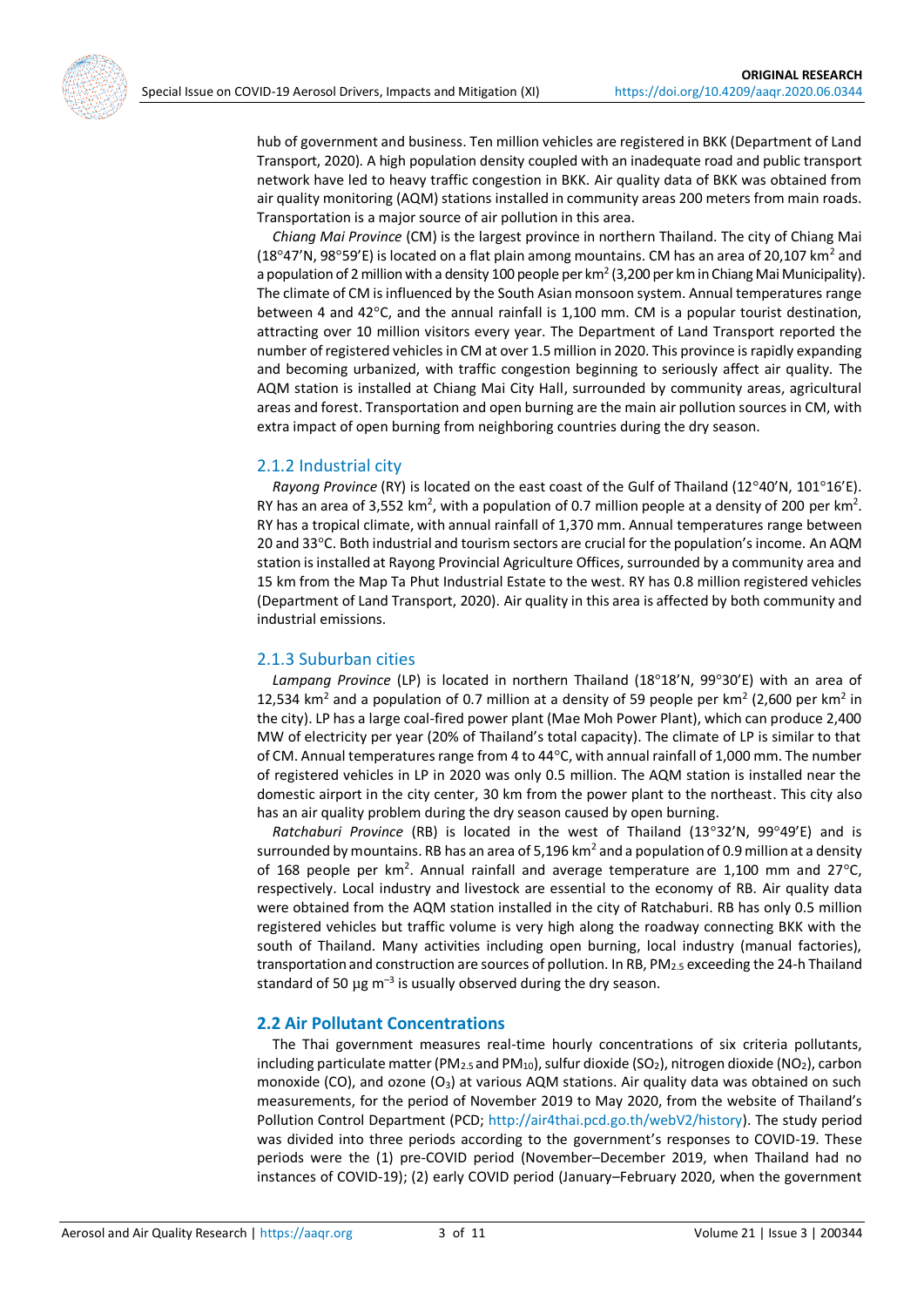provided information on COVID-19 and promoted personal hygiene), and (3) working-from-home (WFH) period (March–May 2020, when the government implemented strict measures to control the spread of the virus, such as suspending businesses and curbing inter-regional movement).

#### **2.3 Air Quality Index**

The PCD developed and is responsible for monitoring Thailand's AQI. The AQI combines the concentrations of six criteria pollutants (PM2.5, PM10, CO, SO2, NO2, and O3) into a single numerical value to indicate the level of air pollution. The concentration of six criteria pollutants, including the 24-h average concentrations of  $PM_{2.5}$  and  $PM_{10}$ , daily average of the 8-h moving average concentrations of CO and O<sub>3</sub>, and average 1-h  $NO<sub>2</sub>$  and  $SO<sub>2</sub>$  concentrations, is applied to calculate the sub-AQI of each pollutant, as shown in Eq. (1). The highest sub-AQI contributor is defined as the AQI on that day (PCD, 2020). Some stations measured only the critical pollutant in their area; the AQIs of those areas were then calculated from the measured pollutants.

$$
I_i = \left[ \frac{I_{high} - I_{low}}{C_{high} - C_{low}} \times (C_i - C_{low}) \right] + I_{low}
$$
\n(1)

*AQI*: maximum value among *I*1, *I*2, *I*3, …, *I*n. *Ii*: sub-AQI of criteria air pollutant *i*. *Ci*: concentration of air pollutant *i*.  $C_{\text{hiah}}$ : breakpoint concentration  $\geq C_i$ .  $C_{low}$ : breakpoint concentration  $\leq C_i$ . *Ihigh*: *I* value corresponding to *Chigh*. *Ilow*: *I* value corresponding to *Clow*.

Based on Thailand's AQI, the AQI values can be classified into five classes: Grade I: 0–25 (*excellent*; light blue); Grade II: 26–50 (*satisfactory*; green); Grade III: 51–100 (*moderate*; yellow); Grade IV: 101–200 (*unhealthy*; orange), and Grade V: over 201 (*very unhealthy*; red) (PCD, 2020).

## **2.4 Potential Source Contribution Function Analysis**

The potential source contribution function (PSCF) is applied to estimate the potential source of a dominant pollutant in a given set of study areas using backward trajectories (Punsompong and Chantara, 2018; Li *et al.*, 2020). The PSCF is the ratio of the number of trajectory segment endpoints associated with an AQI value higher than a threshold value (falling in the *ijth* grid cell  $m_{ij}$ ) with the total number of endpoints (falling within the *ij*<sup>th</sup> cell  $n_{ij}$ ). The threshold is set at the AQI value of 100 because AQI values over 100 are at an unhealthy level. Cells with high PSCF values indicate a high potential source of the pollution at the receptor site. The PSCF value for the *ijth* cell can be derived using Eq. (2).

$$
PSCF_{ij} = \frac{m_{ij}}{n_{ij}}\tag{2}
$$

In this study, the *TrajStat* modeling system proposed by Wang *et al.* (2009) was used to compute backward trajectories and for the PSCF analysis. Moreover, meteorological data ( $1^{\circ} \times$ 1°) and the Global Data Assimilation System (GDAS) were used for calculations. The 3-day backward trajectories at 7:00 am and 7:00 pm local time at a height of 10 m above ground level were calculated for each study site. In total, 120 and 162 trajectories were computed in the early COVID-19 and WFH periods, respectively. The grid cell at  $0.3^{\circ} \times 0.3^{\circ}$  resolution was generated for PSCF calculation. The weight function *w*(*nij*) was applied to multiply the PSCF values to reduce uncertainties from the small value of *nij* (Zhang *et al.*, 2015).

# **3 RESULTS AND DISCUSSION**

#### **3.1 Air Pollutant Concentrations**

The average concentrations of air pollutants in metropolitan and suburban cities during the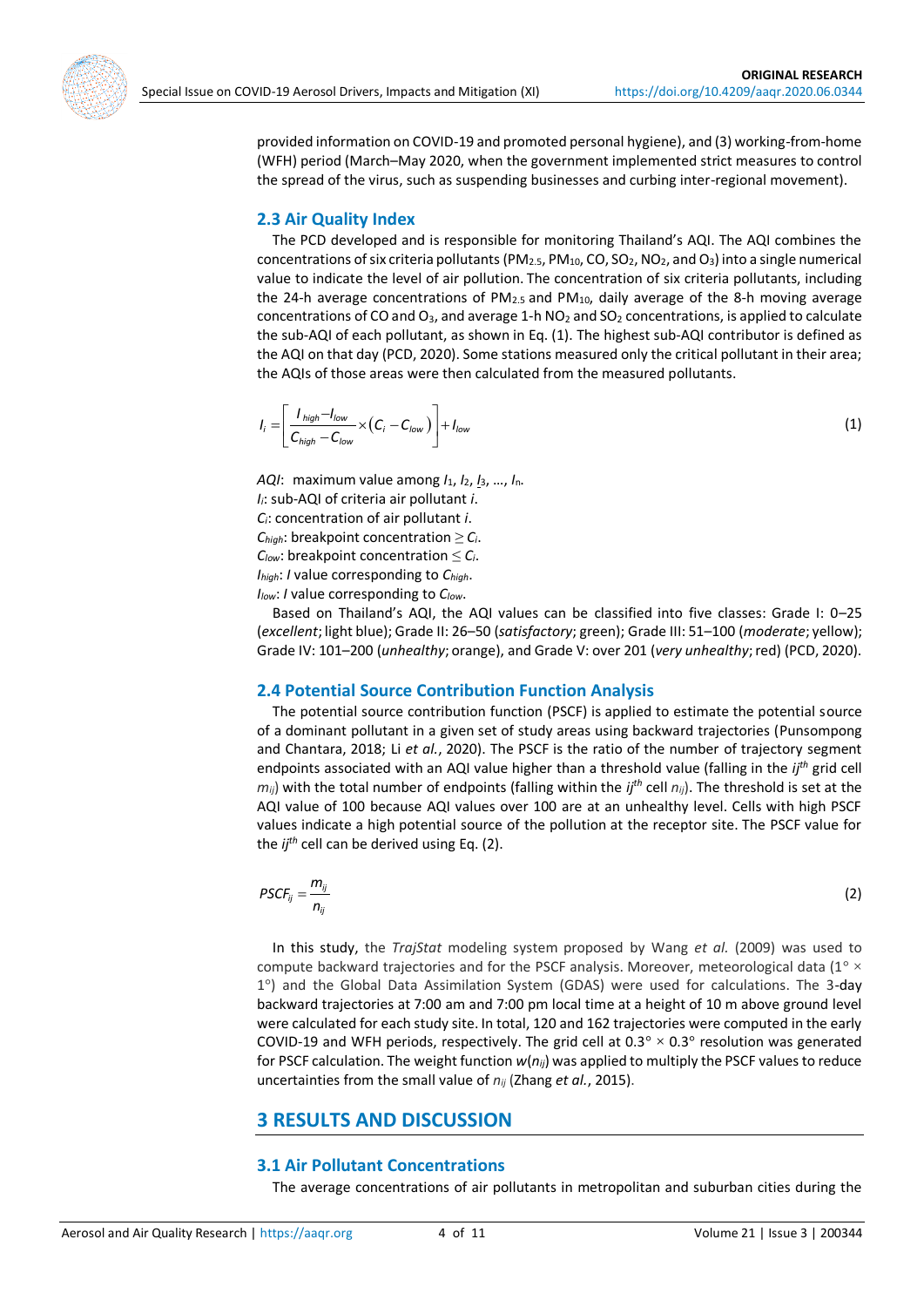pre-COVID-19, early COVID-19, and WFH periods are presented in Table 1. The concentrations of air pollutants in the early COVID-19 period increased from those of the pre-COVID-19 period. This is attributable to 1) the COVID-19 spread being brought under control by Thailand's public health authority and 2) the government measures being mainly focused on personal hygiene and isolation of patients with COVID-19. Businesses were operating as usual. Moreover, this period marked the seasonal transition from winter to summer, with low humidity and wind speeds because of the decreased influence of monsoons. Additionally, temperature inversion was commonly noted in the early morning. These resulted in increased pollutant concentrations (Cichowicz *et al.*, 2017). The concentration of particulate pollutants, including PM<sub>2.5</sub> and PM<sub>10</sub> in RB, RY, and BKK, were the lowest during the WFH period and had decreased by approximately 42%–55% from the early COVID-19 period (Fig. 2). An exception was observed in LP and CM, where the concentrations had been increasing since the end of the year because that period was marked by haze episodes in northern Thailand, of which the main source was the open burning of biomass. However, a decrease in concentrations was observed at the end of April because of heavy rain. In the case of gas pollutants, the concentrations of CO and NO<sub>2</sub> exhibited significant reductions in the WFH period for all cities. As indicated in Fig. 2, COVID-19-induced decreases in human activity, especially in transportation, most significantly affected the levels of both pollutants. The findings indicated that CO and  $NO<sub>2</sub>$  in Thailand are mainly generated from incomplete combustion and the internal combustion of vehicles (El-Fadel and Abi-Esber, 2009; Carslaw *et al.*, 2019). In case of the secondary pollutant, O<sub>3</sub> exhibited different pattern between

| Air pollutants      |             | Suburban cities         |                          | Industrial and metropolitan cities |                              |                        |
|---------------------|-------------|-------------------------|--------------------------|------------------------------------|------------------------------|------------------------|
|                     |             | <b>RB</b>               | <b>LP</b>                | <b>RY</b>                          | <b>CM</b>                    | <b>BKK</b>             |
| PM <sub>2.5</sub>   | pre-COVID   | $47.0 \pm 12.0^a$       | $34.0 \pm 14.0^a$        | $25.2 \pm 7.3^a$                   | $31.3 \pm 9.3^a$             | $29.8 \pm 8.7^a$       |
| $(\mu g \, m^{-3})$ | early COVID | $54.5 \pm 18.8^b$       | $66.6 \pm 24.1^b$        | $33.5 \pm 14.4^b$                  | $49.3 \pm 17.4^b$            | $36.7 \pm 14.0^b$      |
|                     | <b>WFH</b>  | $24.5 \pm 8.6^c$        | $49.6 \pm 29.1^c$        | $18.5 \pm 2.7^c$                   | $64.9 \pm 39.1^c$            | $18.3 \pm 6.1^{\circ}$ |
|                     | % reducing* | $-55%$                  | $-26%$                   | $-45%$                             | 32%                          | $-50%$                 |
| $PM_{10}$           | pre-COVID   | $88.9 \pm 17.1^{\rm a}$ | $55.9 \pm 14.8^{\rm a}$  | $56.9 \pm 18.1^a$                  | $46.4 \pm 8.7^{\rm a}$       | $46.7 \pm 11.3^a$      |
| $(\mu g \, m^{-3})$ | early COVID | $100.0 \pm 24.2^b$      | $92.2 \pm 32.6^b$        | $58.8 \pm 21.6^a$                  | $74.9 \pm 22.3^b$            | $54.5 \pm 17.0^b$      |
|                     | <b>WFH</b>  | $54.9 \pm 9.9^c$        | $78.0 \pm 32.0^c$        | $34.3 \pm 4.8^b$                   | $91.0 \pm 47.2$ <sup>c</sup> | $30.9 \pm 7.7^c$       |
|                     | % reducing* | $-45%$                  | $-15%$                   | $-42%$                             | 21%                          | $-43%$                 |
| O <sub>3</sub>      | pre-COVID   | $40.3 \pm 8.4^a$        | $25.8 \pm 4.0^a$         | $18.7 \pm 7.5^a$                   | $31.4 \pm 5.5^a$             | $32.6 \pm 8.7^a$       |
| (ppb)               | early COVID | $35.0 \pm 9.1^b$        | $36.3 \pm 6.6^b$         | $18.1\pm1.0^{\text{a}}$            | $34.5 \pm 7.8^a$             | $36.1 \pm 8.8^b$       |
|                     | <b>WFH</b>  | $25.5 \pm 4.7^c$        | $47.1 \pm 11.0^c$        | $28.0 \pm 8.1^b$                   | $41.7 \pm 8.3^{b}$           | $32.1 \pm 8.0^a$       |
|                     | % reducing* | $-27%$                  | 30%                      | 55%                                | 21%                          | $-11%$                 |
| CO                  | pre-COVID   | $0.8\pm0.4^{\rm a}$     | $0.6\pm0.1^{\rm a}$      | $1.0\pm0.2^{\rm a}$                | N/A                          | $0.4\pm0.2^{\text{a}}$ |
| (ppm)               | early COVID | $0.7 \pm 0.1^b$         | $0.9 \pm 0.2^b$          | $1.1 \pm 0.2^b$                    |                              | $0.5\pm0.2^{\text{b}}$ |
|                     | <b>WFH</b>  | $0.4\pm0.1^{\circ}$     | $0.7 \pm 0.3^a$          | $0.6 \pm 0.3^c$                    |                              | $0.3\pm0.1^{\rm c}$    |
|                     | % reducing* | $-43%$                  | $-22%$                   | $-45%$                             |                              | $-40%$                 |
| NO <sub>2</sub>     | pre-COVID   | $10.9 \pm 2.4^a$        | $9.2 \pm 2.1^a$          | $11.9 \pm 2.9^a$                   | $10.7 \pm 3.0^a$             | $25.5 \pm 6.2^a$       |
| (ppb)               | early COVID | $11.3 \pm 4.0^a$        | $12.6 \pm 4.0^b$         | $12.5 \pm 4.3^a$                   | $15.9 \pm 3.2^b$             | $20.5 \pm 7.5^b$       |
|                     | <b>WFH</b>  | $5.2 \pm 1.2^b$         | $7.5 \pm 3.1^c$          | $5.7 \pm 2.1^b$                    | $11.1 \pm 5.7^a$             | $9.0 \pm 4.3^c$        |
|                     | % reducing* | $-54%$                  | $-40%$                   | $-54%$                             | $-30%$                       | $-56%$                 |
| SO <sub>2</sub>     | pre-COVID   | $1.8\pm0.7^{\rm a}$     | $1.5 \pm 0.4^a$          | $1.1 \pm 0.2^a$                    | $1.1 \pm 0.2^a$              | N/A                    |
| (ppb)               | early COVID | $1.6\pm0.5^{\text{ab}}$ | $1.8 \pm 0.5^b$          | $1.2 \pm 0.4^a$                    | $1.0\pm0.2^{\text{a}}$       |                        |
|                     | <b>WFH</b>  | $1.3\pm0.4^b$           | $1.4 \pm 0.5^{\text{a}}$ | $1.5 \pm 0.5^b$                    | $1.2 \pm 0.3^a$              |                        |
|                     | % reducing* | $-18%$                  | $-22%$                   | 25%                                | 20%                          |                        |
| AQI                 | pre-COVID   | $87 \pm 33^a$           | $49 \pm 37a$             | $38 \pm 14^a$                      | $43 \pm 22^a$                | $42\pm17^{\rm a}$      |
|                     | early COVID | $108 \pm 49^b$          | $\rm 135 \pm 55^b$       | $50 \pm 36^b$                      | $90 \pm 49^b$                | $59 \pm 35^{\text{b}}$ |
|                     | <b>WFH</b>  | $33 \pm 18^c$           | $98 \pm 59^{\circ}$      | $23 \pm 9^c$                       | $127 \pm 67^c$               | $28 \pm 13^c$          |
|                     | % reducing* | $-70%$                  | $-28%$                   | $-54%$                             | 41%                          | $-50%$                 |

| Table 1. Air pollutants concentration and AQI in suburban, industrial and metropolitan cities during COVID-19 period. |  |  |
|-----------------------------------------------------------------------------------------------------------------------|--|--|
|-----------------------------------------------------------------------------------------------------------------------|--|--|

a, b, c present significant difference among of concentration from ANOVA test.

N/A; data is not available.

\* is percentage of pollutant concentration reduction in WFH period from early COVID-19 period.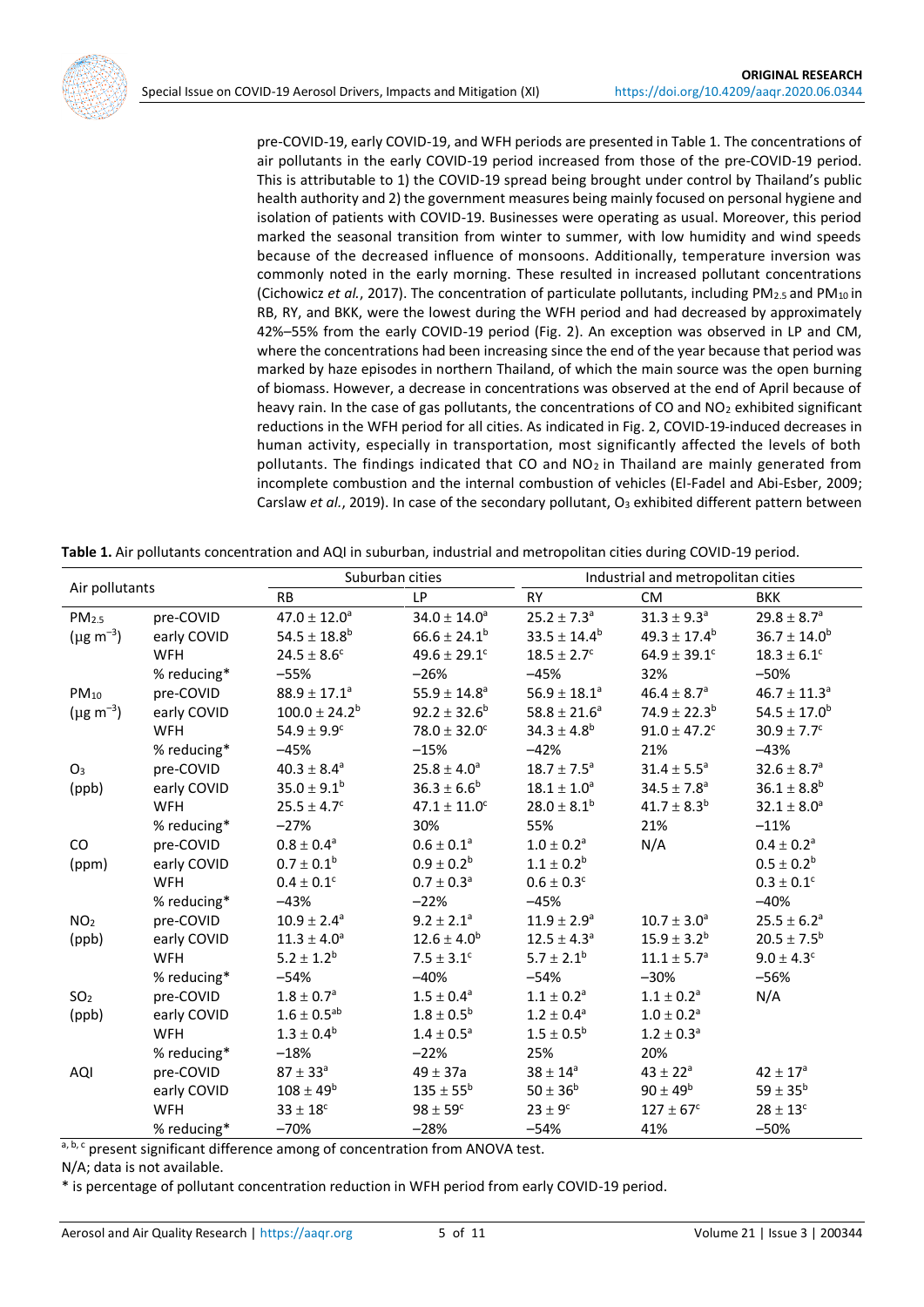

**Fig. 2.** Concentration of PM<sub>2.5</sub> and NO<sub>2</sub> in suburban, industrial and metropolitan cities.

cities. The ozone concentration decreased in RB and BKK, where road traffic is a source of  $O_3$ precursors, such as nitrogen oxides ( $NO<sub>x</sub>$ ) and hydrocarbons. The lower traffic volume and faster traffic flow on the roads during the WFH period potentially contributed to the reduced emission of O<sup>3</sup> precursors (Munir *et al.*, 2012). By contrast, LP, CM and RY presented increasing of O<sup>3</sup> level because its precursors (the volatile organic compounds (VOCs) and NO<sub>x</sub>) were emitted from both transportation and other sources such as open burning in LP and CM and industrial activities in RY (Rubio *et al.*, 2015; Saeaw and Thepanondh, 2015). Moreover, the stronger solar intensity from March to April encourages greater photochemical activity and, by consequence,  $O_3$ production (Pochanart *et al.*, 2001). Additionally, the faster ozone formation caused by high temperature in dry season in LP and CM could be the result of the greatest ozone level in LP and CM during WFM period (Coates, et al., 2016). SO<sub>2</sub> concentration also increased in CM and RY, which was potentially influenced by biomass burning and industrial regions, respectively.

The diurnal variations of air pollutants in each city are presented in Fig. S1 of the Supplement. The blue, black, and red lines denote the hourly averages in the pre-COVID-19, early COVID-19, and WFH periods, respectively. Because the pre-COVID-19 period occurred during late winter in Thailand, whereas the other periods occurred in summer during which the same pollutant sources and metrological conditions were present. The hourly trends of pollutants in the WFH period were similar to those at the early COVID-19 period. Traffic-related pollutants such as NO<sup>2</sup> and CO in the WFH period were significantly decreased from the corresponding levels at the early COVID-19 period especially at night because the government had imposed a curfew from 10:00 pm to 4:00 am as noted in Figs. S1(a) and S1(b). As indicated in Fig. S1(c) and S1(d) for the case of secondary pollutants (O3) and PM, a decreasing trend was observed in RB and BKK where the major sources are related to road-traffic characteristics but noted a negative result in cities such as LP, RY, and CM which have various pollutant sources. The results of pollutant concentrations indicated that the WFH measure was more likely to affect traffic-related pollutants than other pollutants.

#### **3.2 Air Quality Index during the COVID-19 Period**

Fig. 3 depicts the change in the AQI during the COVID-19 period. A significant improvement in air quality was discovered for most cites with the exception of CM, which was considerably affected by open burning causing smoke haze episode (Yabueng *et al*., 2020). Overall, the AQI during the WFH period exhibited a 28–70% decrease. RB exhibited the greatest decrease in the AQI (approximately 70%), where air quality changed from an unhealthy to a satisfactory level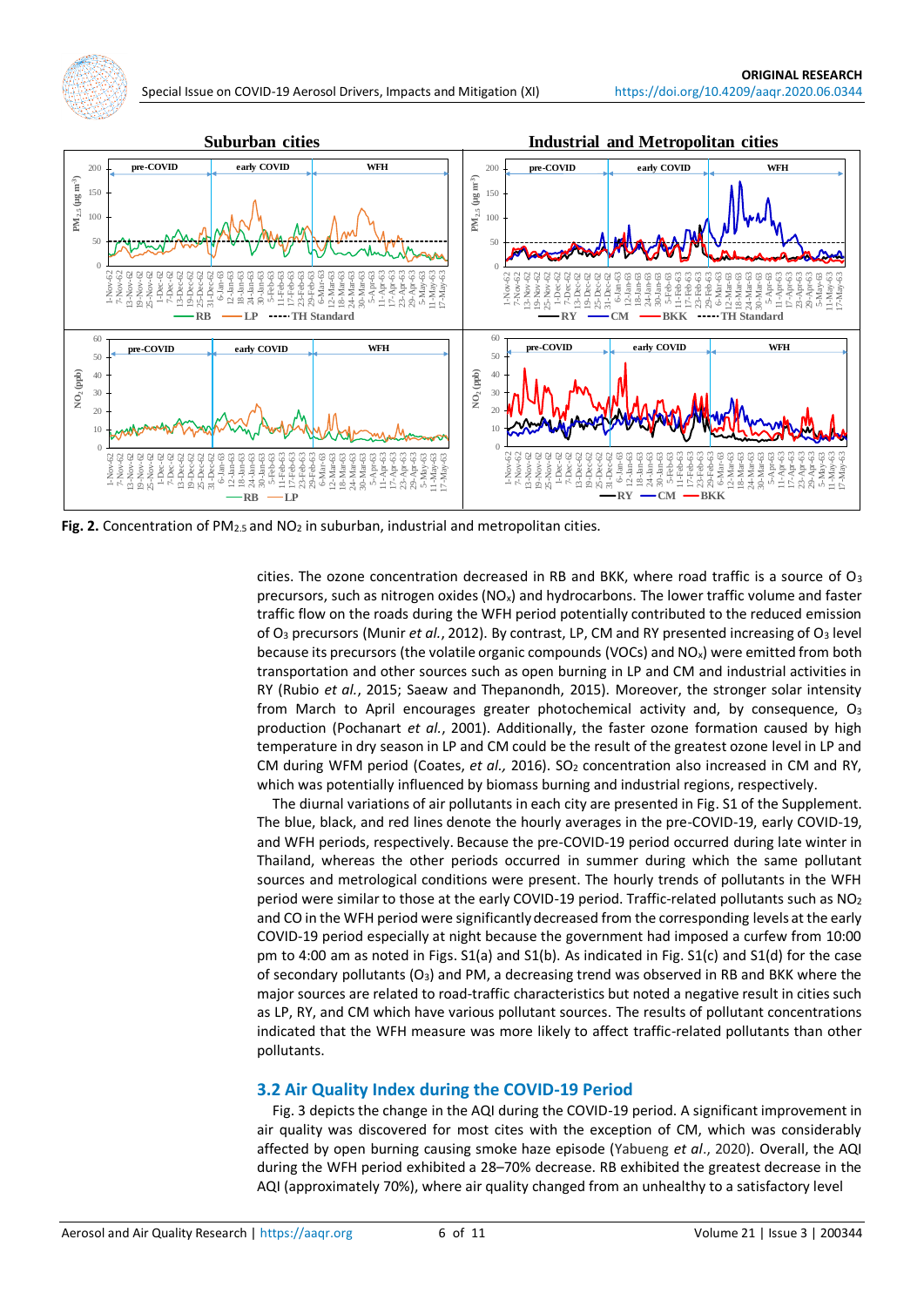



**Fig. 3.** Variation of AQI value during COVID-19 periods (a) suburban cities (b) industrial and metropolitan cities.

through a reduction in PM2.5. The AQI of RB before WFH period was the highest as a result of many human activities such as transportation, agricultural burning and manual factories. Moreover, Ratchaburi City is located in a valley and pollutants accumulate due to thermal inversion. Pollutant levels particular PM in RB were the highest but decreased when control of human activities was implemented. This result was similar to those for BKK and RY, where the air quality improved (50% reduction in AQI value) from moderate to satisfactory and from moderate to excellent for BKK and RY, respectively. In the case of the cities in northern Thailand (LP and CM), the official ban on most human activity did not affect air quality because of uncontrolled activity e.g., open burning. However, this result suggests that PM2.5 is the dominant pollutant with the most significant influence on air quality in Thailand.

#### **3.3 Estimation of Potential Contributors to Air Pollution**

To estimate the potential source of unhealthy air quality from aerosol transactions, the PSCF was calculated and compared between the early COVID-19 and WFH periods. The PSCF threshold was set at the AQI value of 100, an AQI over 100 indicates when a healthy individual experience health effects and when members of sensitive groups experience severe health effects. The PSCF results of the cities are presented in Fig. 4. The warmer grid color represents a greater potential source of the polluted area, one that contributes more to a high AQI value. As indicated in Fig. 4(a), both local area and the surrounding provinces presented the areas potentially contributing to the high AQI value in RB during the early COVID-19 period. The provinces to the south of RB are popular tourist destinations, such as Phetchaburi and Prachuap Khiri Khan. Moreover, the metropolitan cities in the center of Thailand, such as BKK, are located to the east of the province. The major sources of air pollution in RB were likely to be local human activities and pollutants being transported from neighboring metropolitan cities. Therefore, the reduction in human activity from the COVID-19 outbreak in metropolitan cities improved air quality in RB. Fig. 4(b) presents the potential sources of air pollution in BKK. This area is influenced by the northwest trade wind and the east coast current. However, the BKK air quality was mainly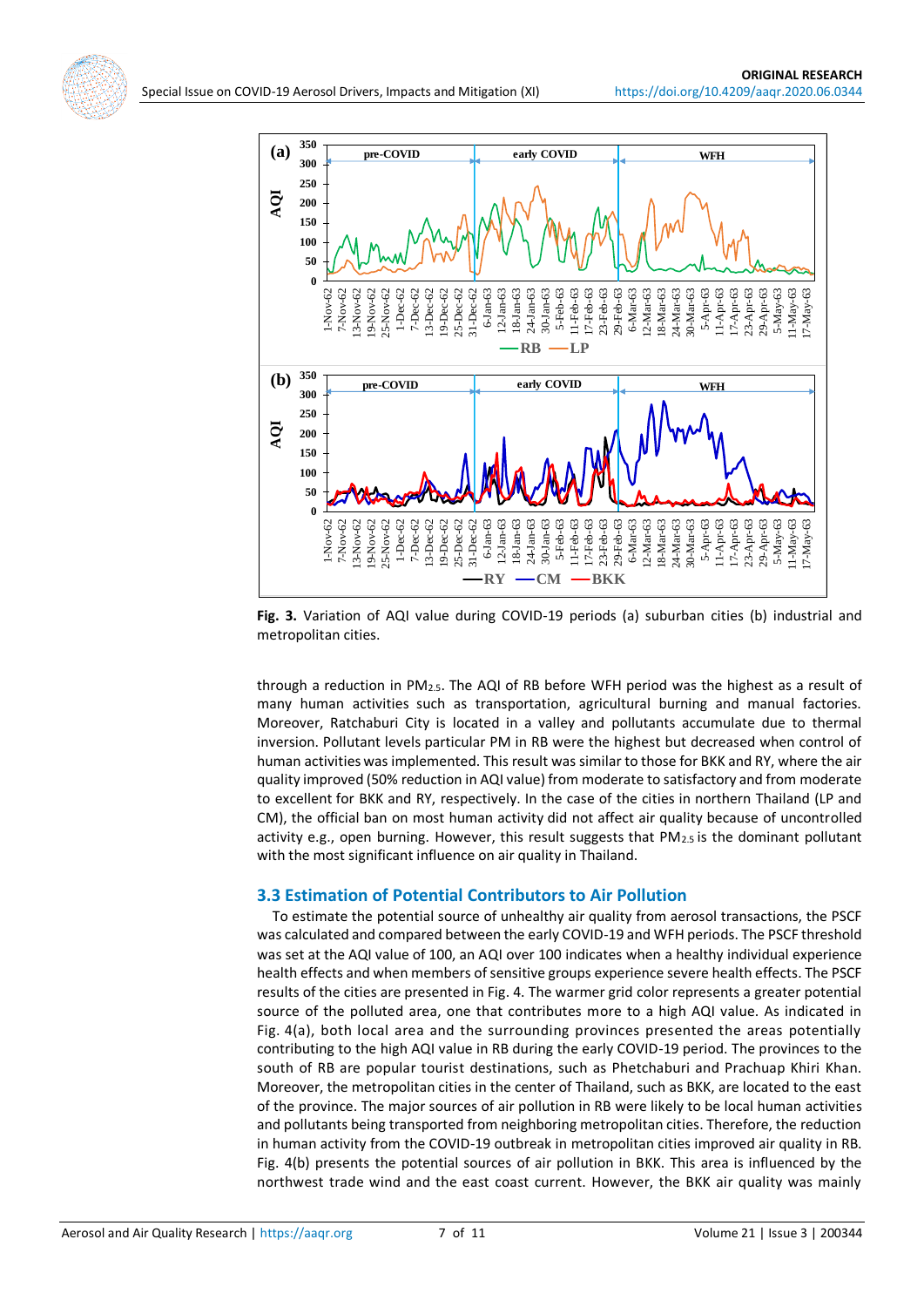

**Fig. 4.** PSCF of unhealthy AQI level during COVID-19 periods; (a) RB; (b) BKK; (c) RY; (d) LP; (e) CM.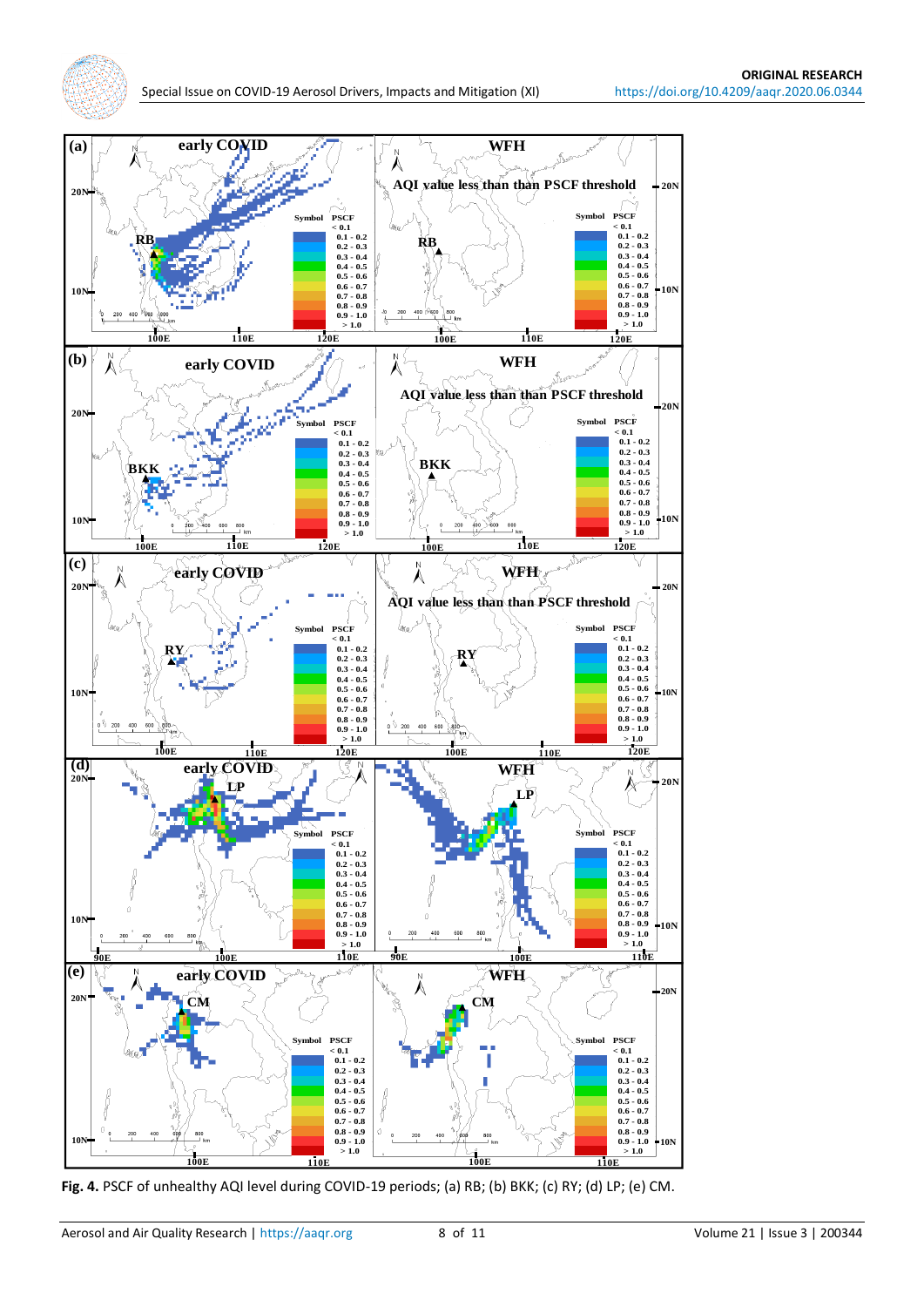affected by local sources because of the city's prominent concentration of businesses. An improvement in air quality was also observed in BKK during the WFH period. The potential sources of air pollution in RY are presented in Fig. 4(c). Although air pollution in Rayong city was contributed from both neighboring countries and the local area, it seemed to be mainly influenced by local activities, as indicated by the small blue grid in Fig. 4(c). Additionally, the average pollution levels for the abovementioned cities improved to a satisfactory or excellent level (daily AQI value  $<$  100). The results indicated that the dominant air pollutants (PM<sub>2.5</sub>) contributing to these cities were influenced by human activities.

In the case of LP and CM, which are located in northern Thailand, their respective compositions of pollution sources were complex. As illustrated in Figs. 4(d) and 4(e), in the early COVID-19 period, the major sources were contributions from local and nearby cities. Because the study periods fell during a haze episode in the northern region of Thailand, both traffic-related pollutants and pollutants from forest fires, particularly PM were generated in those areas. After the WFH measure had been implemented, the source of pollution changed from the local area to the neighboring country and forested areas. However, the air parcels in the northern region of Thailand during this period normally move from cities in the southwest because of metrological conditions (Punsompong and Chantara, 2018). Therefore, whether WFH measures could reduce human-related pollutants in northern Thailand was not clearly indicated.

# **4 CONCLUSION**

In response to the COVID-19 pandemic in Thailand, which began in January 2020, Thailand's government has implemented various measures to control the spread of infections. The measures began from the promotion of self-hygiene at the beginning of January 2020 to suspending business operations and ordering a WFH measure in the middle of March 2020. This study investigated the effect of restricting human activity on air quality in three classes of cities: metropolitan, industrial, and suburban. Significant decreases ( $20\% - 50\%$ ) in CO and NO<sub>2</sub>, which are pollutants primarily from transportation, were observed for all classes of cities. Secondary pollutants were also reduced in the cities; some secondary pollutants include PM and  $O_3$ , which are primarily from transportation. By contrast, pollutants from other sources, such as forest fires and industries, increased. Although the trends of average hourly concentrations during the early COVID-19 and WFH periods were similar, pollutant levels were generally lower during the WFH period, especially at night during the rigorously enforced stay-at-home measure. A significant improvement in air quality was observed in the recipient cities of traffic-related sources. Nevertheless, the relationship between air quality improvement and city class was not clearly indicated in this study; hence, the effects of emission sources and meteorological conditions should be further evaluated.

# **SUPPLEMENTARY MATERIAL**

Supplementary data associated with this article can be found in the online version at <https://doi.org/10.4209/aaqr.2020.06.0344>

## **REFERENCES**

- Abdullah, S., Mansor, AA, Napi, NNLM, Mansor, W.N.W., Ahmed, A.N., Ismail, M., Ramly, Z.T.A. (2020). Air quality status during 2020 Malaysia Movement Control Order (MCO) due to 2019 novel coronavirus (2019-nCoV) pandemic. Sci. Total Environ. 729, 139022. [https://doi.org/10.1](https://doi.org/10.1016/j.scitotenv.2020.139022) [016/j.scitotenv.2020.139022](https://doi.org/10.1016/j.scitotenv.2020.139022)
- Carslaw, D.C., Farren, N.J., Vaughan, A.R., Drysdale, W.S., Young, S., Lee, J.D. (2019). The diminishing importance of nitrogen dioxide emissions from road vehicle exhaust. Atmos. Environ. 1, 100002. <https://doi.org/10.1016/j.aeaoa.2018.100002>
- Cichowicz, R., Wielgosiński, G., Fetter, W. (2017). Dispersion of atmospheric air pollution in summer and winter season. Environ. Monit. Assess. 189, 605. [https://doi.org/10.1007/s10661-](https://doi.org/10.1007/s10661-017-6319-2) [017-6319-2](https://doi.org/10.1007/s10661-017-6319-2)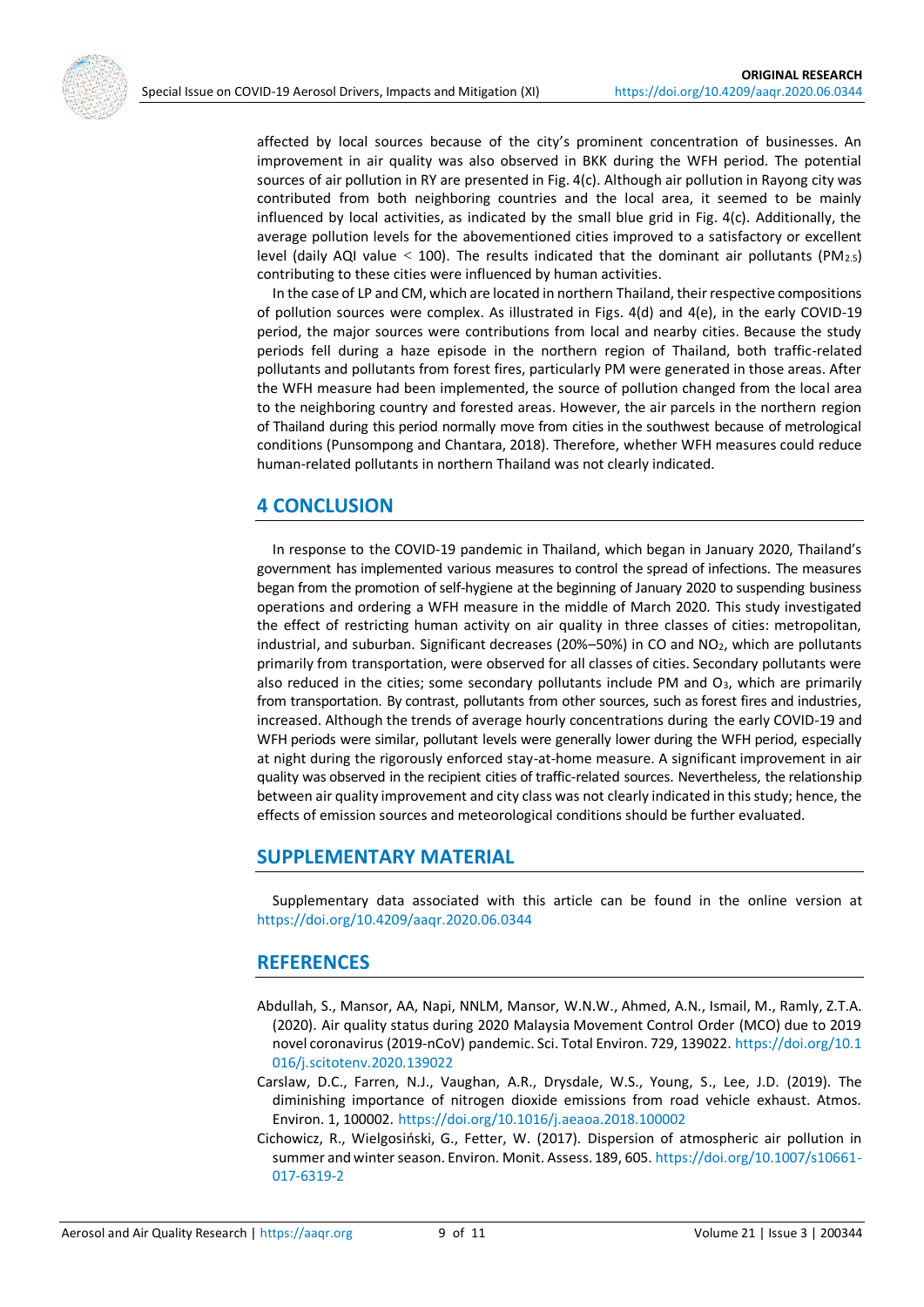

- Coates, J., Mar, K.A., Ojha, N., Butler, T.M. (2016). The influence of temperature on ozone production under varying NO<sup>x</sup> conditions – A modelling study. Atmos. Chem. Phys. 16, 11601– 11615. <https://doi.org/10.5194/acp-16-11601-2016>
- Dantas, G., Siciliano, B., Franca, B.B., Silva, C.M., Arbilla, G. (2020). The impact of COVID-19 partial lockdown on the air quality of the city of Rio de Janeiro, Brazil. Sci Total Environ. 729, 139085. <https://doi.org/10.1016/j.scitotenv.2020.139085>
- Department of Land Transport (2020). Number of Vehicle Registered in Thailand. <https://web.dlt.go.th/statistics/index.php> (accessed 5 September 2020).
- El-Fadel, M., Abi-Esber, L. (2009). In-vehicle exposure to carbon monoxide emissions from vehicular exhaust: A critical review. Environ. Sci. Technol. 39, 585–621. [https://doi.org/10.108](https://doi.org/10.1080/10643380701798264) [0/10643380701798264](https://doi.org/10.1080/10643380701798264)
- Han, X., Naeher, L.P. (2006). A review of traffic-related air pollution exposure assessment studies in the developing world. Environ. Int. 32, 106–120. <https://doi.org/10.1016/j.envint.2005.05.020>
- Khamkaew, C., Chantara, S., Janta, R., Pani, S.K., Prapamontol, T., Kawichai, S., Wiriya, W., Lin, N.H. (2016). Investigation of biomass burning chemical components over Northern Southeast Asia during 7-SEAS/BASELInE 2014 Campaign. Aerosol Air Qual. Res. 16, 2655–2670. <https://doi.org/10.4209/aaqr.2016.03.0105>
- Li, L., Li, Q., Huang, L., Wang, Q., Zhu, A., Xu, J., Liu, Z., Li, H., Shi, L., Li, R., Azari, M., Wang, Y., Zhang, X., Liu, Z., Zhu., Y., Zhang, K., Xue, S., Ooi, M.C.G., Zhang, D., Chan, A. (2020). Air quality changes during the COVID-19 lockdown over the Yangtze River Delta Region: An insight into the impact of human activity pattern changes on air pollution variation. Sci. Total Environ. 732, 139282. <https://doi.org/10.1016/j.scitotenv.2020.139282>
- Li, X., Xu, S., Yu, M., Wang, K., Tao, Y., Zhou, Y., Shi J., Zhou M., Wu. B., Yang, Z., Zhang, C., Yue, J., Zhang, Z., Renz, H, Liu, X., Xie, J., Xie, M., Zhao, J. (2020). Risk factors for severity and mortality in adult COVID-19 inpatients in Wuhan. Journal of Allergy and Clinical Immunology. Article impress[. https://doi.org/10.1016/j.jaci.2020.04.006](https://doi.org/10.1016/j.jaci.2020.04.006)
- Munir, S., Chen, H., Ropkins, K. (2012). Modelling the impact of road traffic on ground level ozone concentration using a quantile regression approach. Atmos. Environ. 60, 283–291. <https://doi.org/10.1016/j.atmosenv.2012.06.043>
- NASA (2020). Airborne nitrogen dioxide plummets over China. [https://earthobservatory.n](https://earthobservatory.nasa.gov/images/146362/airborne-nitrogen-dioxide-plummets-over-china) [asa.gov/images/146362/airborne-nitrogen-dioxide-plummets-over-china](https://earthobservatory.nasa.gov/images/146362/airborne-nitrogen-dioxide-plummets-over-china) (accessed 5 May 2020).
- Pochanart, P., Kreasuwun, J., Sukasem, P., Geeratithadaniyom, W., Tabucanon, M.S., Hirokawa, J., Kajii, Y., Akimoto, H. (2001). Tropical tropospheric ozone observed in Thailand. Atmos. Environ. 35, 2657–2668. [https://doi.org/10.1016/S1352-2310\(00\)00441-6](https://doi.org/10.1016/S1352-2310(00)00441-6)
- Pollution control department (PCD) (2020). Thailand's air quality Information. [http://air4thai.pcd.go.th/webV2/aqi\\_info.php](http://air4thai.pcd.go.th/webV2/aqi_info.php) (accessed 15 May 2020).
- Punsompong, P., Chantara, S. (2018). Identification of potential sources of PM<sub>10</sub> pollution from biomass burning in northern Thailand using statistical analysis of trajectories. Atmos. Pollut. Res. 9, 1038–1051. <https://doi.org/10.1016/j.apr.2018.04.003>
- Rubio, M., Lissi, E., Gramsch, E., Garreaud, R., (2015). Effect of nearby forest fires on ground level ozone concentrations in Santiago, Chile. Atmosphere 6, 1926–1938. [https://doi.org/10.3390/a](https://doi.org/10.3390/atmos6121838) [tmos6121838](https://doi.org/10.3390/atmos6121838)
- Saeaw, N., Thepanondh, S. (2015). Source apportionment analysis of airborne VOCs using positive matrix factorization in industrial and urban areas in Thailand. Atmos. Pollut. Res. 6, 644–650. <https://doi.org/10.5094/APR.2015.073>
- Sohrabi, C., Alsafi, Z., O'Neill, N., Khan, M., Kerwan, A., Al-Jabir, A., Iosifidis, C., Agha, R. (2020). World Health Organization declares global emergency: A review of the 2019 novel coronavirus (COVID-19). Int. J. Surg. 76, 71–76. <https://doi.org/10.1016/j.ijsu.2020.02.034>
- Wang, Y.Q., Zhang, X.Y., Draxler, R.R. (2009) TrajStat: GIS-based software that uses various trajectory statistical analysis methods to identify potential sources from long-term air pollution measurement data. Environ. Modell. Software 24, 938–939. [https://doi.org/10.1016/j.envsof](https://doi.org/10.1016/j.envsoft.2009.01.004) [t.2009.01.004](https://doi.org/10.1016/j.envsoft.2009.01.004)
- World Health Organization (WHO) (2020a). Coronavirus disease (COVID-2019) situation reports. <https://www.who.int/emergencies/diseases/novel-coronavirus-2019/situation-reports> (accessed 15 May 2020).